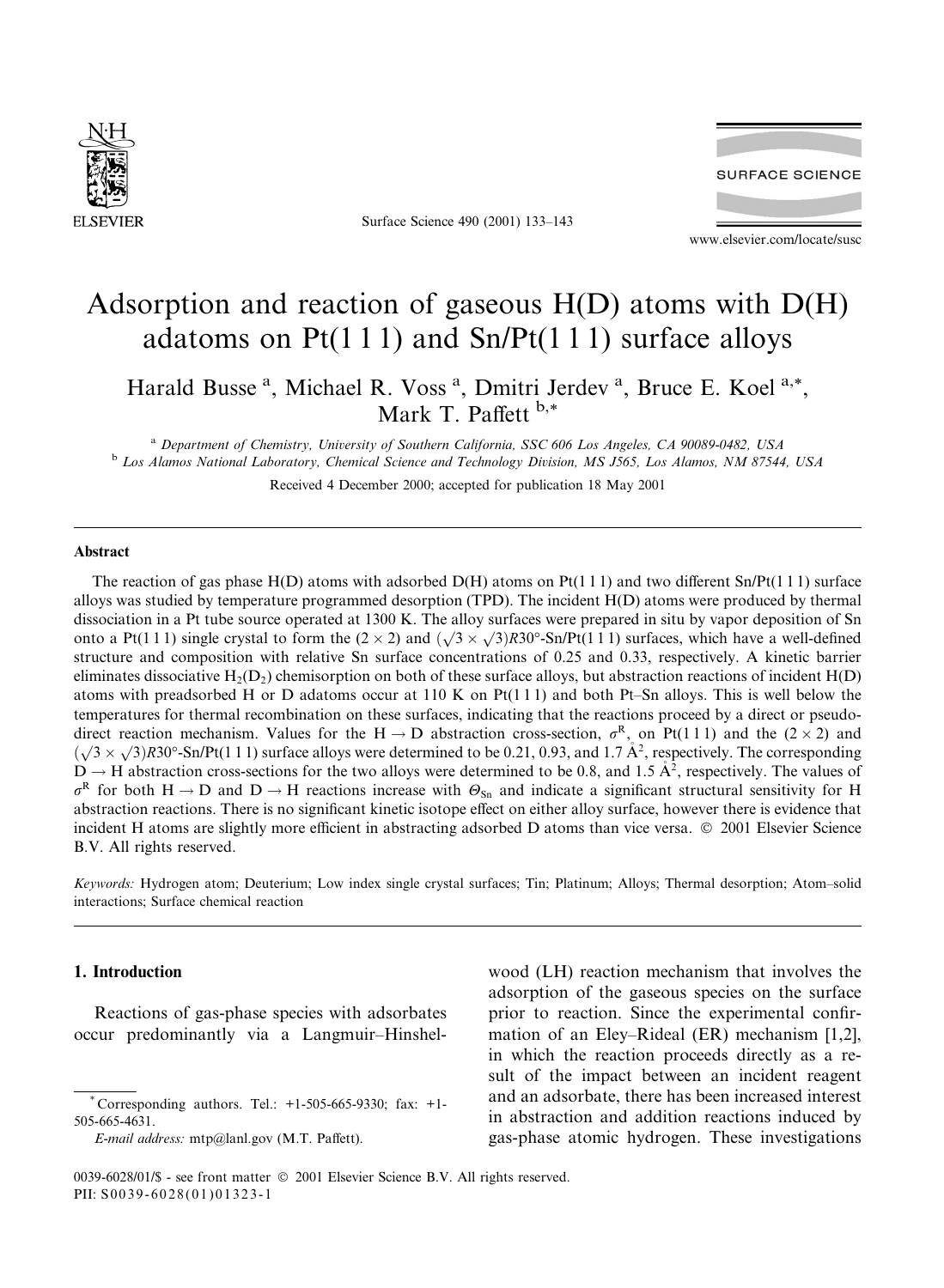include hydrogen abstraction [3-9], halogen abstraction  $[10-12]$ , and hydrogen addition reactions  $[9,13-18]$ . Reactions of atomic hydrogen with adsorbed hydrocarbon molecules can be used to synthesize intermediates in hydrocarbon conversion reactions on surfaces and elucidate important elementary reaction steps and thermodynamic properties [19]. Hydrogenation studies of amorphous C:H surfaces by thermal  $H(D)$ atoms [20] have provided a microscopic description of primary reaction steps in low-pressure chemical vapor deposition (CVD) of diamond and diamond-like carbon. In addition, Lossev and Küppers [21] have performed adsorption experiments of the isotopes of H on  $Be(0001)$  as a model study of plasma-wall interactions in fusion devices.

An additional motivation for examining the kinetics of H(D) ER interactions at Pt and Pt-Sn surfaces arises from recent chemical kinetics modeling [22,23] and experimental testing [24,25] of these catalytic materials in the oxidative dehydrogenation of ethane [26,27]. Understanding the roles of H(D) atoms in homogeneous and heterogeneous reaction chemistry at elevated temperatures over Pt and Pt-Sn surfaces has a profound influence on correctly modeling and developing economic viability of this novel process for ethylene production. Incorporation of ER steps (including rate constants and cross-sections), in addition to LH steps and kinetics has yet to be accomplished for this important new process. Ultimately, these steps and associated kinetic parameters may be required for complete and faithful predictive capabilities associated with this emerging technology [26,27].

In cases where dissociative  $H_2$  adsorption is ineffective in UHV because of appreciable activation barriers (e.g., on Al, Be, and Cu) H-atom dosing is often used to generate an adsorbed hydrogen layer. Even in cases where dissociative  $H_2$  adsorption is facile, H atom dosing can be a convenient source of chemisorbed H atoms in reactivity studies on metal surfaces. Recently, for example, the initial sticking coefficient,  $S_0$ , of atomic hydrogen (from a W-source at 1800 K) was determined to be  $S_0 = 0.9 \pm 0.1$  on Ni(1 1 0) at 150 K [28]. This compares to  $S_0 = 0.43 \pm 0.03$  for

molecular hydrogen. In addition, our understanding of how thermal H atoms populate subsurface H bonding sites, as on  $Cu(110)$  [29], and  $Ni(111)$  [30], could be advanced from more detailed knowledge of abstraction reactions. As a specific example, it was observed on  $Ni(100)$  that thermal H(D) atoms enter the bulk via a direct process and that abstraction of adsorbed H(D) occurs with a cross-section competitive to transition into subsurface sites [31].

A kinetic barrier to dissociative  $H_2(D_2)$  chemisorption exists on  $Sn/Pt(111)$  surface alloys [32– 34) that precludes hydrogen uptake under most UHV conditions [35,36]. This barrier height,  $E_a$ , was probed by hyperthermal molecular beam experiments [37]. It was determined that a slight increase in  $E_a$  exists for the  $(2 \times 2)$  Sn/Pt(1 1 1) alloy, compared to that on Pt(1 1 1) where  $E_a = 2$  kJ/mol, but that the barrier on the  $(\sqrt{3} \times \sqrt{3})R30^{\circ}$ -Sn/  $Pt(111)$  alloy was about 27 kJ/mol at 300 K. The H(D)-surface bond strength was estimated to be 8% lower on the  $(\sqrt{3} \times \sqrt{3})R30^{\circ}$ -Sn/Pt(111) alloy compared to the other two surfaces [35,36], on the basis of subtracting the experimentally derived value of  $E_a$  from the H<sub>2</sub> desorption energy ( $E_d$ ) derived from  $H_2$  TPD data.

The present report describes the kinetics of abstraction reactions of gas-phase atomic hydrogen impinging on adsorbed hydrogen atoms for two isotope combinations, H-on-D and D-on-H. The value of the reaction cross-sections in abstraction reactions on the Pt and Pt-Sn surfaces can help to distinguish direct versus indirect reaction mechanisms [13]. Reaction cross-sections that are on the order of the collision cross-section of the target species generally indicate a direct reaction mechanism (ER) [38,39]. Larger reaction crosssections indicate accommodation with the surface before reaction by an indirect mechanism (LH) [40,41]. Herein, we determine surface abstraction rates by measuring the H and D surface concentrations via TPD after reaction of a known precoverage of H or D with a defined number of impinging atoms. This avoids the collection of product molecules in a large angular range that is necessary if one was to monitor the direct reaction products "in real time" [3]. Experiments similar to those described herein have been per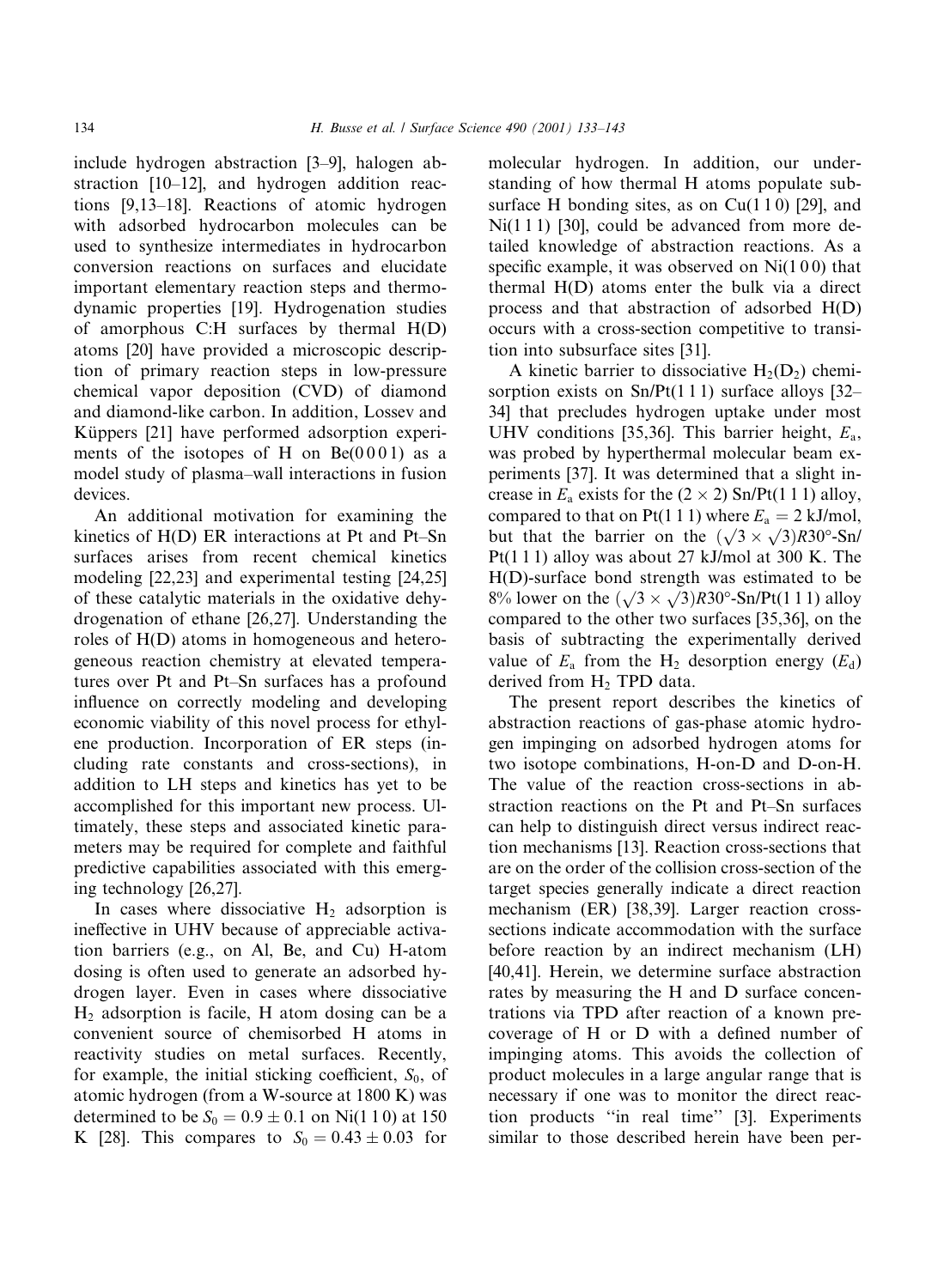formed in other laboratories on  $Ni(110)$  [28] and  $Ru(001)$  [42,43].

#### 2. Experimental methods

The measurements were performed in a stainless steel ultrahigh vacuum chamber ( $1 \times 10^{-10}$  Torr base pressure) equipped with XPS, UPS, AES, HREELS, LEED, and TPD capabilities, as described previously [44]. Electron spectroscopy was performed with a PHI 15-255G double-pass cylindrical mirror analyzer (CMA). TPD experiments were performed with the sample in lineof-sight of the ionizer of a shielded UTI 100C quadrupole mass spectrometer with the shield nozzle located 1 mm from the sample. Typical heating rates were 2 K/s.

The  $Pt(111)$  crystal (Atomergic, 3N purity, 10 mm diameter,  $\pm 0.5^{\circ}$  orientation) was cleaned using 0.9 keV Ar<sup>+</sup> ion sputtering ( $I_{\text{sample}} = 0.5 \mu A$ ,  $\alpha_{\rm in} = 45^{\circ}$  and annealing cycles at 1200 K, with additional oxygen treatments at  $p(O_2) = 5 \times 10^{-7}$ Torr for several minutes with the sample at 950 K in order to eliminate residual carbon. The surface order and periodicity was checked with LEED, and the surface cleanliness was evaluated with AES and also with the position of the  $H_2$  desorption peak in TPD, which has been shown to be sensitive to surface cleanliness [45].

The  $(\sqrt{3} \times \sqrt{3})R30^\circ$ -Sn/Pt(111) and  $(2 \times 2)$ - $Sn/Pt(111)$  surface alloys were prepared by Sn deposition from a Knudsen source onto the Pt- $(111)$  crystal at room temperature followed by annealing at 950 K [46]. AES and LEED were used to verify the surface composition and order. For convenience, we refer to the  $(\sqrt{3} \times \sqrt{3})R30^{\circ}$ -Sn/ Pt(111) and  $(2 \times 2)$ -Sn/Pt(111) surface alloys as the  $\sqrt{3}$  and  $(2 \times 2)$  alloys.

Surface coverages  $\theta$  are given in monolayers (ML), where 1 ML corresponds to the Pt surface atom density of Pt(111), i.e.,  $n_{Pt} = 1.505 \times 10^{15}$ atoms/cm<sup>2</sup>. Hydrogen adlayer coverages were determined by using TPD. The conversion factors between TPD areas and  $\theta_{H(D)}$  were calibrated by using TPD curves obtained following saturation exposures of  $H_2$  and  $D_2$  using a micro-capillary array directed-beam doser on clean  $Pt(111)$  at 190 K. We assume  $\theta_{\text{max}} = 0.9 \pm 0.1$  [47,48] for both adsorbed H and D on  $Pt(111)$  when produced from molecular adsorption.

H atoms were produced in a resistively heated, U-shaped Pt-tube, similar to a design described by Engel and Rieder [49]. The hydrogen gas (Matheson H<sub>2</sub>, 99.99+% purity; Cambridge Isotope Labs  $D_2$ , 99.7% purity) was introduced into the Pt dissociation tube via a Granville-Phillips leak-valve after passing through a liquid-nitrogen cooled trap. The temperature of the Pt-tube source was monitored by an optical pyrometer (Omega OS3708) and was highly reproducible  $(\pm 2 K)$  using a regulated 20 V, 20 A power supply (Hewlett-Packard 6264B). Since the single-crystal sample was also Pt, we were able to verify the emissivity calibration of the pyrometer by comparing the temperature of our  $Pt(111)$  crystal measured with the pyrometer with the independent reading of our chromel-alumel thermocouple attached to the crystal. The deviation of the source temperatures measured using the pyrometer (with the emissivity set to the reported value of 0.30 for Pt [50]) from the  $Pt(111)$  sample temperature measured by the thermocouple was determined to be  $\leq \pm 5$  K for crystal temperatures slightly lower than our actual source operating temperatures. The internal surfaces of the Pt pyrolysis tube were cleaned via oxygen treatment at elevated temperatures with the oxygen entering directly through the sourcegas line at a maximum chamber-background pressure of  $1 \times 10^{-7}$  Torr O<sub>2</sub>. Subsequent heating in vacuum and operation of the source using a hydrogen-gas flow purged the tube of residual oxygen.

The operating temperature of the doser was optimized at 1300 K. Fig. 1 shows the influence of doser temperature on  $\theta_{\rm D}$  after a fixed D exposure on the  $\sqrt{3}$  alloy at 185 K. D-atom exposures were performed using a source-to-sample distance of 8.5 mm and monitored by recording the pressure rise in the background gas of the UHV chamber. We report D-atom exposures using this value for convenient reference purposes. Separate measurements described below established the absolute D-atom flux. At source temperatures of 1150–1350 K, for exposures of 0.03 L (60 s at  $5 \times 10^{-10}$  Torr), the experimental data was described well by using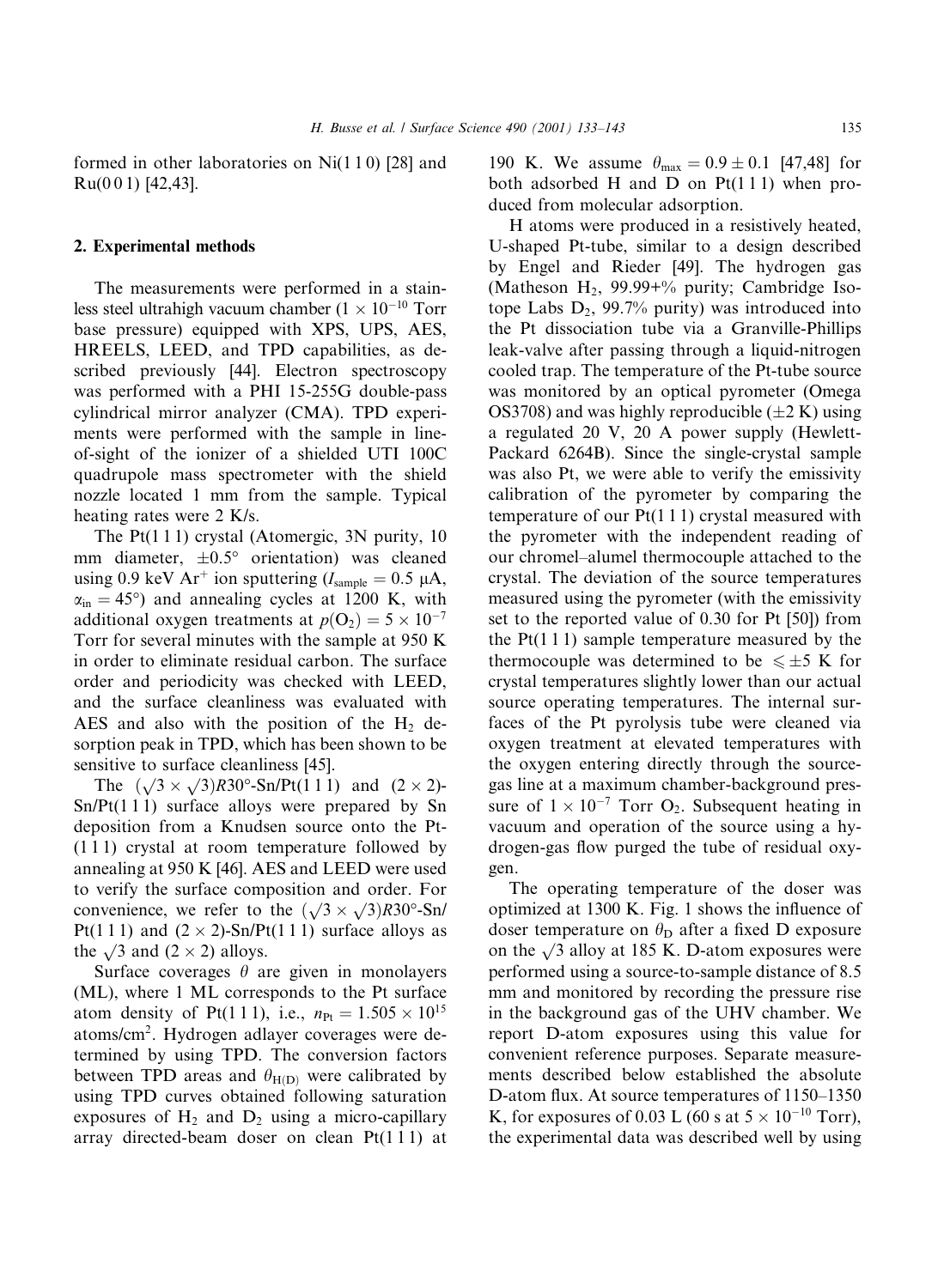

Fig. 1. Measured D uptake on the  $\sqrt{3}$  alloy at 185 K as a function of source temperature. The exposure was 0.03 L (60 s at  $5 \times 10^{-10}$  Torr background pressure, mostly  $D_2$ ). The solid curve was calculated assuming an Arrhenius-type behavior with an activation energy for dissociation of 52 kcal/mol.

an Arrhenius expression with  $E_a = 52$  kcal/mol. This value is consistent with the gas-phase bond dissociation energy of  $D_2$ ,  $D(D-D) = 104$  kcal/ mol [51] and implies that no substantial, additional kinetic barrier exists beyond that for bond dissociation. Source operation at temperatures above 1350 K produced irreproducible adsorbed D coverages. These changes are attributed to Pt (or  $PtH<sub>x</sub>$ ) evaporation from the source at these higher temperatures. AES measurements on the Pt-Sn alloys subsequent to D atom dosing with the source operating above 1350 K showed decreases in the Sn/Pt AES ratio consistent with this explanation. In addition, the sharpness of the LEED pattern was affected by these dosing conditions (however, the original state of the surface could be regenerated after a brief annealing of the surface at temperatures around 950 K). Pt evaporation from the doser is expected because Pt has a vapor pressure at 1400 K of  $\sim 8 \times 10^{-11}$  Torr [52].

The atomic  $H(D)$  flux at a fixed sample–source distance was derived from the initial slope of TPD uptake curves on  $Pt(111)$  at 110 K, assuming an initial sticking coefficient for H(D) atoms of unity and applying an isosteric correction for molecular dissociative adsorption which occurs for  $Pt(111)$ during simultaneous (and unavoidable)  $H_2(D_2)$ dosing from the  $H(D)$  atom doser. At a source temperature of 1300 K and background chamber pressure of  $1 \times 10^{-8}$  Torr, we determined the flux of the H(D) atom source to be  $9.1 \times 10^{13}$  H atoms/ cm<sup>2</sup> s and  $5.3 \times 10^{13}$  D atoms/cm<sup>2</sup> s. This represents a lower limit of the H(D) flux because a value of  $S_D < 1$  on Pt(111) would necessitate higher values. For convenience, the  $H(D)$  atom exposures are reported simply as timed exposures in seconds at a given background chamber pressure. The relative ion gauge sensitivity factors for  $H_2$  and  $D_2$ were assumed to be equal according to investigations by Winkler [53] and Jousten and Röhl [54], and the QMS sensitivities for  $H_2$ , HD, and  $D_2$ were corrected by factors of 1.0:0.99:0.97 respectively in calculating the TPD areas.

#### 3. Results

Fig. 2 shows the evolution in surface coverage of adsorbed  $H(D)$  atoms as the number of incident  $D(H)$  atoms on Pt(111) at 100 K increases. The initial coverages were 0.8 ML, near the saturation coverage achieved by dissociative molecular adsorption on  $Pt(111)$ . In the top half of Fig. 2, increasing the H-atom exposure decreases  $\theta_{\rm D}$  via desorbing HD molecules. The vacated adsorption sites are available for incoming H atoms, and there is a concomitant increase in  $\theta_{H}$ . The solid curves shown to fit the data come from a kinetic analysis of these reactions that will be discussed later and used to determine adsorption and reaction crosssections. As shown in the figure, the total adsorbate coverage is nearly constant throughout this experiment. In the bottom half of Fig. 2, data obtained for exposures of D atoms on an H-precovered  $Pt(111)$  surface are also shown. This set of curves is shown for completeness but was not used to determine the model parameters described later. This is because a fluctuation in mass spectrometer sensitivity led to an apparent saturation coverage higher than we have previously reported  $[35]$ .

Fig. 3 shows the analogous plots on the  $(2 \times 2)$ alloy. In Fig. 3a, the amount of preadsorbed D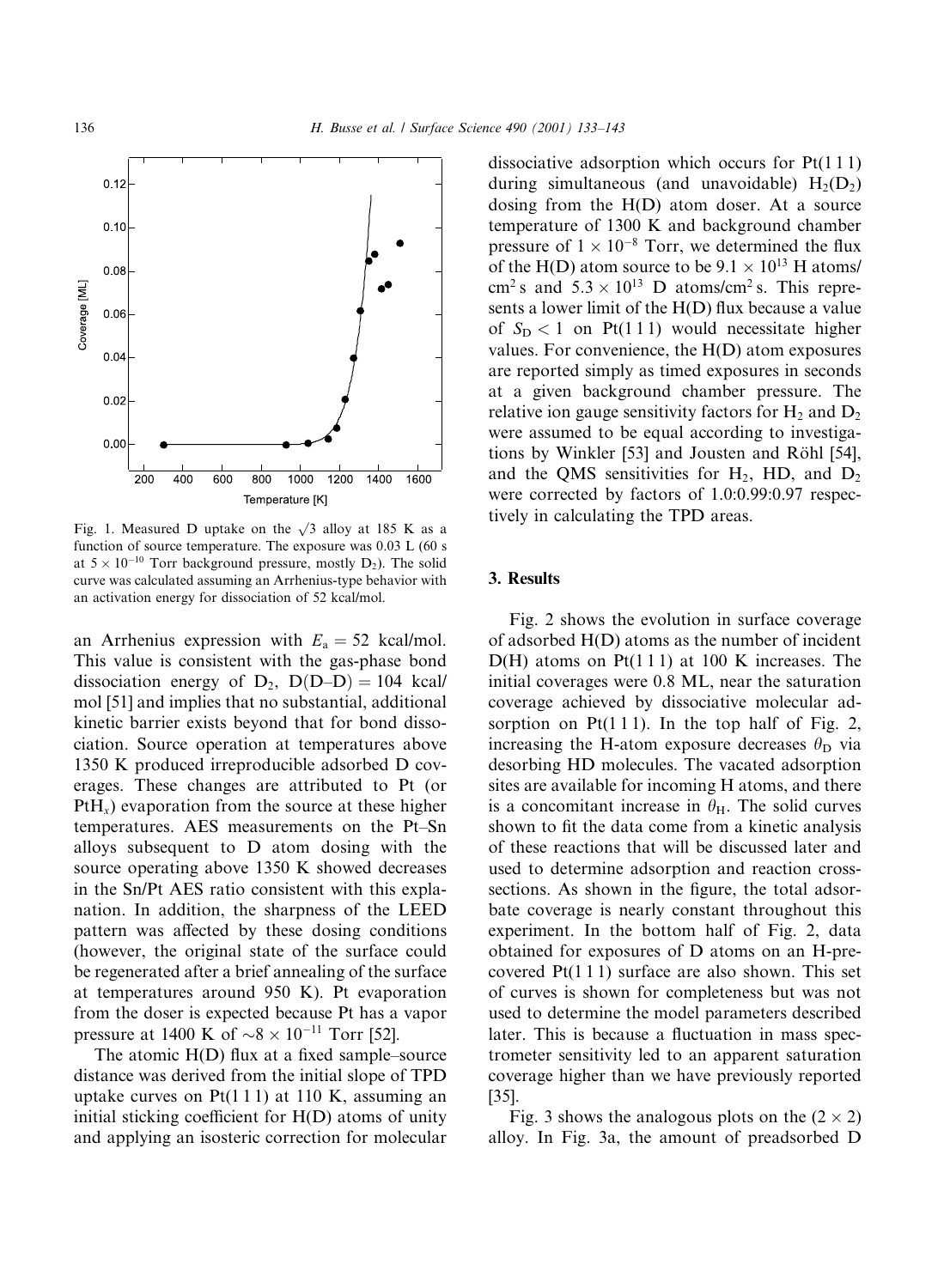

Fig. 2. (a) Reaction of incoming gas-phase D atoms with preadsorbed H atoms on  $Pt(111)$  at 100 K. (b) Reaction of incoming gas phase H atoms with preadsorbed D atoms on Pt(111) at 100 K.

was close to the saturation coverage of 0.67 ML on the  $(2 \times 2)$  alloy, but in Fig. 3b, the initial value of  $\theta_H$  was slightly lower. The abstraction reaction proceeded to at least 2/3 completion after a 175 s reaction time in both instances, directly indicating higher abstraction rates on the  $(2 \times 2)$  alloy than on Pt(111).

Fig. 4 shows the reaction kinetics for the abstraction by  $H(D)$  of adsorbed  $D(H)$  atoms on the  $\sqrt{3}$  alloy. The initial coverage in Fig. 4a was the saturation coverage of 0.51 ML on the  $\sqrt{3}$  alloy, but that in Fig. 4b was slightly lower. The rate of abstraction of surface D by incident H atoms was



Fig. 3. (a) Reaction of incoming gas phase D atoms with preadsorbed H atoms on the  $(2 \times 2)$  alloy at 110 K. (b) Reaction of incoming gas phase H atoms with preadsorbed D atoms on the  $(2 \times 2)$  alloy at 110 K.

sufficient in this case for the reaction to be run almost to completion, attaining a final equilibrium coverage of the preadsorbed H near zero after 300 s.

# 4. Discussion

#### 4.1. Kinetic model for abstraction reactions

A simple kinetic model to describe these reactions has been proposed by Jachimowski and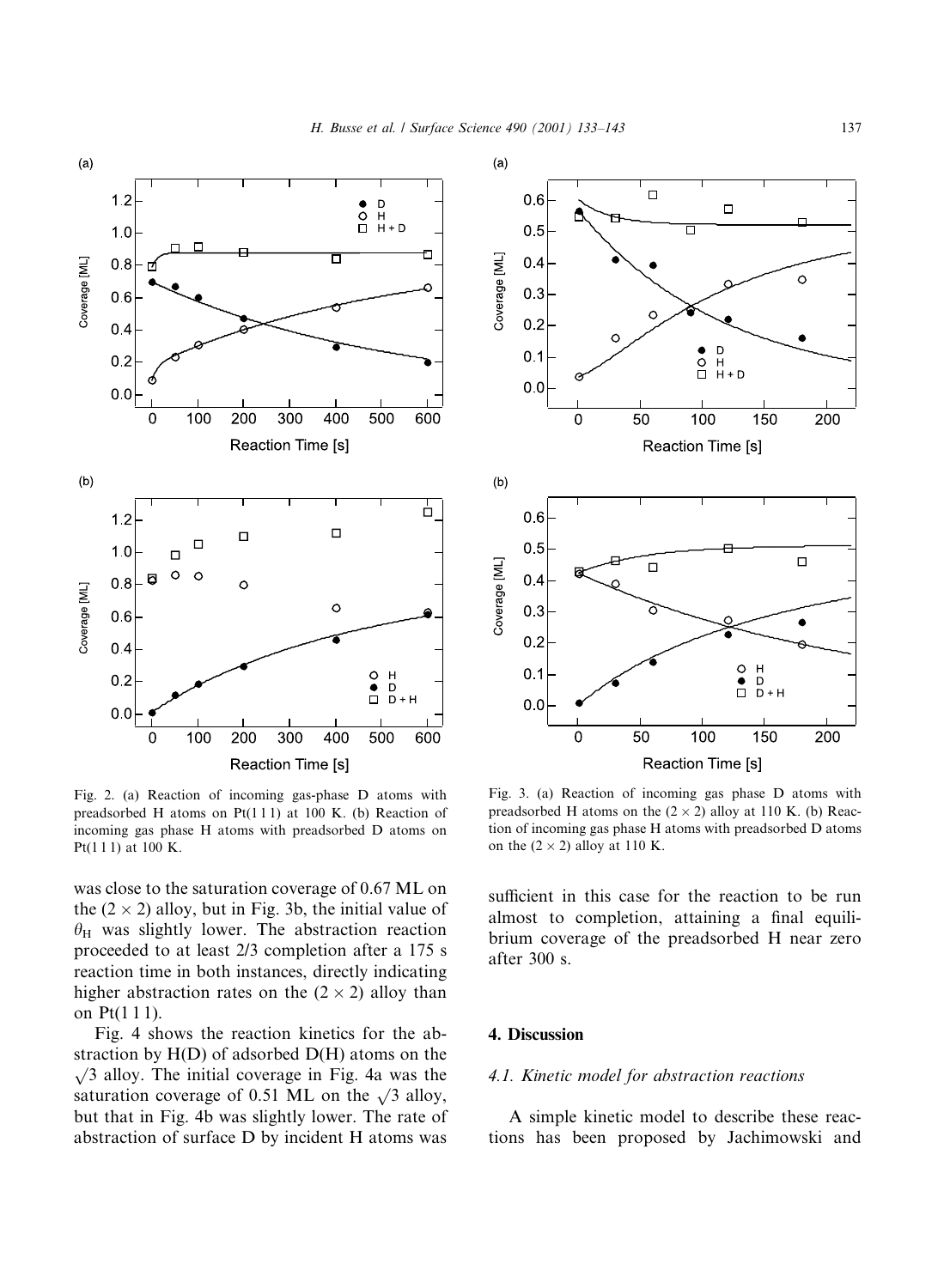

Fig. 4. (a) Reaction of incoming gas phase D atoms with preadsorbed H atoms on the  $\sqrt{3}$  alloy at 110 K. (b) Reaction of incoming gas phase H atoms with preadsorbed D atoms on the  $\sqrt{3}$  alloy at 110 K.

Weinberg [42]. Assuming first order kinetics, the rate equation for D abstraction by H atoms (H  $\rightarrow$  $D$ ) is

$$
\frac{d\theta_D(t)}{dt} = -F_H \sigma_{(H \to D)}^R \theta_D(t),\tag{1}
$$

where  $\theta_{\rm D}(t)$  is the time-dependent D coverage,  $F_{\rm H}$ is the incoming hydrogen flux, and  $\sigma^R$  is the reaction cross-section for the  $H \rightarrow D$  reaction. This differential equation has the solution

$$
\theta_{\mathcal{D}}(t) = \theta_{\mathcal{D}}(t_0) \exp(-F_{\mathcal{H}} \sigma_{(\mathcal{H}\to\mathcal{D})}^{\mathcal{R}} t)
$$
 (2)

and describes the decrease in preadsorbed D coverage caused by incident H atoms.

In order to describe the increase in H coverage,  $\theta_H(t)$ , that occurs during this reaction, we need to include both an adsorption and abstraction term. If both of these reactions are assumed to be first order [42], then one obtains a rate

$$
\frac{d\theta_H(t)}{dt} = F_H \sigma^A [\theta_{\text{max}} - \theta_D(t) - \theta_H(t)]
$$

$$
- F_H \sigma^R_{(H \to H)} \theta_H(t), \qquad (3)
$$

where, the H adsorption cross-section is  $\sigma^A$ ,  $\theta_D(t)$ is given by Eq. (2), and the maximum number of available adsorption sites is  $\theta_{\text{max}}$ . This later value was assumed to be independent of the particular isotope, i.e.  $\theta_{\text{max(H)}} = \theta_{\text{max(D)}} \equiv \theta_{\text{max}}$ . It is simplest to assume (and often done) that the reaction crosssection for the H-on-H abstraction,  $\sigma_{H\rightarrow H}^{R}$ , and the reaction cross-section for the H-on-D abstraction,  $\sigma_{H\rightarrow D}^{R}$ , in Eq. (3) are equal and then expressed simply as  $\sigma^R$  [42]. In this case, the general solution to Eq.  $(3)$  is

$$
\theta_{\rm H}(t) = (\theta_{\rm H}(t_0) - s\theta_{\rm max} + \theta_{\rm D}(t_0))
$$
  
× exp(-F<sub>H</sub>[ $\sigma^{\rm A} + \sigma^{\rm R}$ ] $t$ ) +  $s\theta_{\rm max} - f\theta_{\rm D}(t)$ , (4)

where

$$
s = \sigma_{\rm H}^{\rm A}/(\sigma_{\rm H\to H}^{\rm R} + \sigma_{\rm H}^{\rm A}),
$$
  

$$
f = \sigma_{\rm H}^{\rm A}/(\sigma_{\rm H\to H}^{\rm R} - \sigma_{\rm H\to D}^{\rm A} + \sigma_{\rm H}^{\rm A}),
$$
and  $\theta_{\rm D}(t)$  is given by Eq. (2).

# 4.2. Application of kinetic model to the data

Determination of the  $\sigma^R$  values involved fitting Eq.  $(2)$  to the decrease in coverage of the preadsorbed species using the data shown in Figs. 2–4. Non-linear least squares fitting was done by utilizing Microsoft Excel<sup>®</sup>. For the case of  $H \rightarrow D$ ,  $\sigma_{(H\rightarrow D)}^{R}$  was determined by using the measured values of  $\theta_{\text{D}}(t_0)$  and  $F_{\text{H}}$ . The incident beam intensity was determined by an independent calibra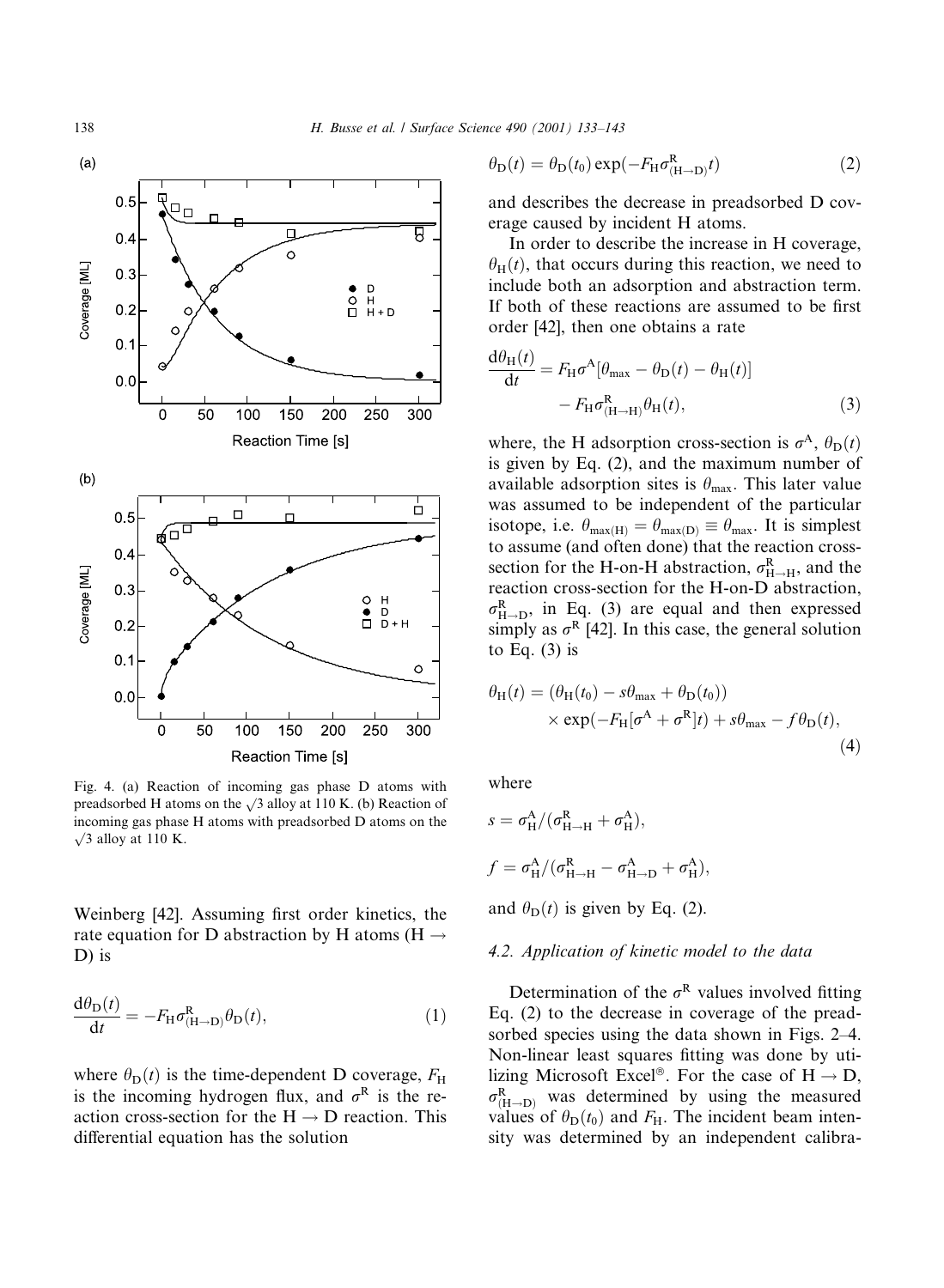Table 1

Summary of the derived cross-sections  $(A^2)$  for reactions of incident gas-phase H(D) atoms on Pt(111) and two Pt–Sn surface alloys precovered by adsorbed D(H) adatoms

| Reaction          | $\sigma(A^2)$                                                                                   | Pt(111)                                           | $(2 \times 2)$ alloy                              | $\sqrt{3}$ alloy                                |
|-------------------|-------------------------------------------------------------------------------------------------|---------------------------------------------------|---------------------------------------------------|-------------------------------------------------|
| $H \rightarrow D$ | $\sigma^{\rm R}$<br>$\frac{\sigma^{\rm A}_{\rm H}}{\sigma^{\rm R}/\sigma^{\rm A}_{\rm H}}$      | $0.21 \pm 0.02$<br>$8 \pm 3$<br>$0.024 \pm 0.009$ | $0.93 \pm 0.09$<br>$3 \pm 1$<br>$0.28 \pm 0.1$    | $1.7 \pm 0.16$<br>$11 \pm 4$<br>$0.15 \pm 0.06$ |
| $D \rightarrow H$ | $\sigma^{\rm R}$<br>$\frac{\sigma_\text{D}^\text{A}}{\sigma^\text{R}/\sigma_\text{D}^\text{A}}$ |                                                   | $0.8 \pm 0.1$<br>$2.6 \pm 0.5$<br>$0.30 \pm 0.07$ | $1.5 \pm 0.2$<br>$35 \pm 10$<br>$0.04 \pm 0.01$ |

tion to be  $F_H = 9.1 \times 10^{13}$  H atoms/cm<sup>2</sup> s ( $F_D =$  $5.3 \times 10^{13}$  D atoms/cm<sup>2</sup> s). Values for  $\sigma^R$  are given in Table 1. For the H  $\rightarrow$  D reaction,  $\sigma^R$  increased from 0.21  $\AA^2$  on Pt(1 1 1) to 0.93  $\AA^2$  on the (2  $\times$  2) alloy and 1.7  $\AA^2$  on the  $\sqrt{3}$  alloy. The same trend was observed for the  $D \rightarrow H$  reaction, with  $\sigma^R$ increasing from 0.8  $A^2$  on the (2 × 2) alloy to 1.5  $\dot{A}^2$  on the  $\sqrt{3}$  alloy.

Determination of the  $\sigma^A$  values involved fitting Eq. (4) to the increase in coverage of the incident species using the data shown in Figs. 2–4 and the  $\sigma^R$  values determined as discussed above. Values for  $\sigma^A$  and  $\sigma^R/\sigma^A$  are also summarized in Table 1. For the H  $\rightarrow$  D reaction,  $\sigma$ <sup>A</sup> decreased from 8  $\AA$ <sup>2</sup> on Pt(111) to 3  $A^2$  on the (2 × 2) alloy, and then increased to 11  $\AA^2$  on the  $\sqrt{3}$  alloy. A similar trend was observed for the D  $\rightarrow$  H reaction, with  $\sigma$ <sup>A</sup> increasing from 2.6  $A^2$  on the (2 × 2) alloy to 35  $A<sup>2</sup>$  on the  $\sqrt{3}$  alloy. We also show the solutions for  $\theta_{D(H)}(t)$  from Eqs. (2) and (4), using these values for the cross-sections from Table 1, as the solid curves in Figs. 2–4. These curves describe the data reasonably well, affirming the validity of this simple model to describe these processes.

The quality of the fit of these curves to the data also indicates the uncertainty in determining the cross-section values. The error bars reported in Table 1 were obtained by varying  $\sigma^A$  or  $\sigma^R$  values such that this change resulted in a 50% increase in the sum-of-squares characterizing deviations between the experimental values and those predicted by the model. It was noted that obvious visual deviations between the model curves and the data occur at this subjective value. We conclude that the  $\sigma^R$  values are determined with a precision of  $\sim$ 10% while those values for  $\sigma$ <sup>A</sup> have a precision of  $\sim$ 30%.

# 4.3. Abstraction reaction mechanisms

The abstraction of adsorbed D(H) by incident, gas-phase  $H(D)$  atoms to produce gas phase  $HD$ was observed in our experiments well below the temperatures required to thermally desorb  $H_2$ ,  $D_2$ , and HD from recombination of H(D) atoms on  $Pt(111)$  and the Pt-Sn surface alloys [35]. Additionally, the measured abstraction cross-sections are smaller than the unit-cell size of the substrate  $(6.65 \text{ Å}^2$  for Pt(111)). These two characteristics have often been cited as evidence for an ER mechanism [55]. It is now generally understood that there are two other important processes, in addition to a purely ER mechanism. Collisioninduced recombinative desorption is one other possible mechanism for these abstraction reactions [56]. In this case, the kinetic energy of an impinging atom supplies the energy necessary for a nonthermal recombination of two adsorbed atoms and molecular desorption. Also, "hot atom" (Harris-Kasemo) reactions may be important processes, where an incoming "hot atom" may lose some energy to the surface (but not enough to chemisorb) and diffuse along the surface and react with an adsorbed species [57].

Our experiments do not directly distinguish between these different, direct reaction mechanisms. Because our coverage measurements are made post-reaction, we measure an overall rate and derive overall reaction cross-sections that include both direct and quasi-direct reaction pathways. However, these separate pathways have been resolved in studies of  $H/D$  reactions on  $Cu(111)$  by time of flight mass spectroscopy and product angular distribution measurements [58]. Using the energy distributions of product molecules, Rettner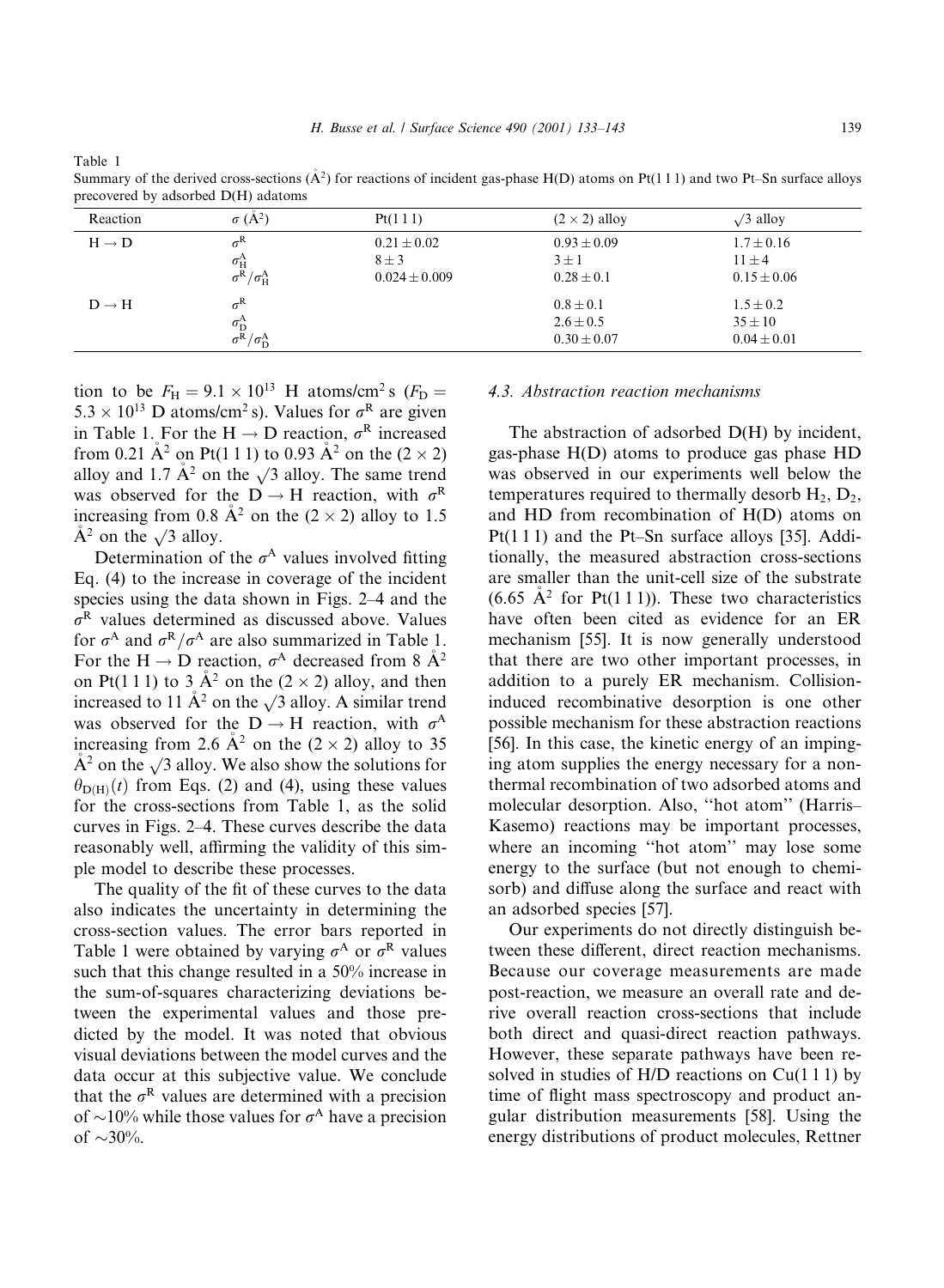and Auerbach [59-62] found a variable (translational and vibrational) energy accommodation of "hot" precursor atoms on the surface. Their results show that one can have contributions from both processes simultaneously and there is a gradual transition from an ER to a hot-atom or LH mechanism, requiring corrections to kinetic models to account for precursors such as that proposed by Kisliuk [63].

On  $Pt(111)$ , there is direct evidence for the collision-induced desorption mechanism. Wehner and Küppers observed  $D_2$  as a direct  $H \rightarrow D$  reaction product [64] and H<sub>2</sub> as a D  $\rightarrow$  H direct reaction product [65]. We did not monitor for this reaction channel directly, and this pathway would contribute to the measured abstraction cross-sections that we report. Their H-atom source was operated at a much higher temperature (1800–1950 K) than we used in this study  $(1300 \text{ K})$ , but one would expect similar hot-atom reactions in each of these experiments (because of the dominant contribution to the incident atom kinetic energy in each case by the acceleration potential at the surface due to polarization interactions of  $\sim$ 2.5 eV). Thus, it is difficult to explain why they found  $\sigma^R$  values on Pt(1 1 1) (1.25–1.6  $\AA^2$ ) that are higher than reported here  $(0.21 \text{ Å}^2)$ . However, contributions to the measured cross-sections from excited  $H^*$ , reactions should be much greater for experiments carried out with higher doser temperatures, and perhaps this can account for these differences. Or, there is a decreasing contribution due to "hot-atom" reactions at lower doser temperatures where purely ER reactions predominate. Such a trend was also observed by Weinberg and coworkers [66] in H-D atom reaction cross-sections as a function of doser temperature on  $Ru(001)$ . Values of  $\sigma^R$  decreased from 1.3–1.4  $A^2$  using a high-temperature (1800 K) tungsten filament [42] to 0.47–0.89  $A^2$  using a low-temperature microwave discharge source [66].

#### 4.4. Reaction trends on Pt-Sn alloys

It is clear from Table 1 that both  $\sigma_{D\rightarrow H}^{R}$  and  $\sigma_{H\rightarrow D}^{R}$  increase, i.e., that the abstraction reaction proceeds with a higher probability, with the concentration of Sn present in the surface alloy, from  $\Theta_{\text{Sn}} = 0$  on Pt(111) to  $\Theta_{\text{Sn}} = 0.25$  in the (2 × 2) alloy and  $\Theta_{\text{Sn}} = 0.33$  in the  $\sqrt{3}$  alloy. In explaining these differences, it is important to remember that these surfaces have quite different structures and chemistry that is not interpreted simply by  $\Theta_{\text{Sn}}$ . Tin atoms in these two alloys occupy Pt lattice positions in the surface layer with Sn buckled out of the surface plane by  $0.2$  A. An additional structural difference is noted in that the  $(2 \times 2)$ alloy has pure-Pt 3-fold sites, but no two adjacent pure-Pt 3-fold sites as found on  $Pt(111)$ , and that the  $\sqrt{3}$  alloy has no pure-Pt 3-fold sites at all. These structural differences and the small electronic modification at Pt sites due to alloying results in an energetic barrier to  $H_2(D_2)$  dissociation on both alloys and in addition alters the Pt- $H(D)$  bond dissociation energy  $D(Pt-H(D))$ . We have previously estimated values for D(Pt-D) on  $Pt(111)$  and the Pt-Sn surface alloys [35], and these results are shown in Fig. 5a. The Pt-D bond strength on Pt(1 1 1) and the  $(2 \times 2)$  alloy is nearly the same but decreases by about 10% on the  $\sqrt{3}$ alloy.

Given the similarity of the bond strength of H(D) on Pt(111) and the  $(2 \times 2)$  surface alloy, we conclude that structure sensitivity accounts for the majority of the observed increase in  $\sigma^R$  between the three surfaces. Similar effects have been observed by Zecho et al.  $[69]$  in comparing  $H(D)$ abstraction reactions from different low-index faces of Pt. However,  $\sigma^R$  on the  $\sqrt{3}$  alloy would seem to have an additional contribution that results from a lower Pt-H(D) bond energy. Thus hot-atom reactions on this surface may contribute more than on the other two surfaces.

The other trend observed in Table 1 is that  $\sigma^R$ for the  $H \rightarrow D$  reaction is slightly larger than that for  $D \rightarrow H$ . Therefore, the net conclusion is that on the two Pt-Sn alloys there is only a small isotope effect  $(\sim 10\%)$  on the abstraction reaction cross-section, but that it is in the direction that  $\sigma_{H\rightarrow D}^{R} > \sigma_{D\rightarrow H}^{R}$ .

These results on the two alloys are compared to those of Wehner and Küppers  $[64, 65]$  on Pt $(111)$ where they obtained values of  $\sigma_{H\rightarrow D}^{R} = 1.25 \text{ A}^{2}$ and  $\sigma_{\rm D-H}^{\rm R} = 1.6$  Å<sup>2</sup>, using a hotter (1900 K) H atom source. In general, hydrogen abstraction reactions generally occur either with no isotope effect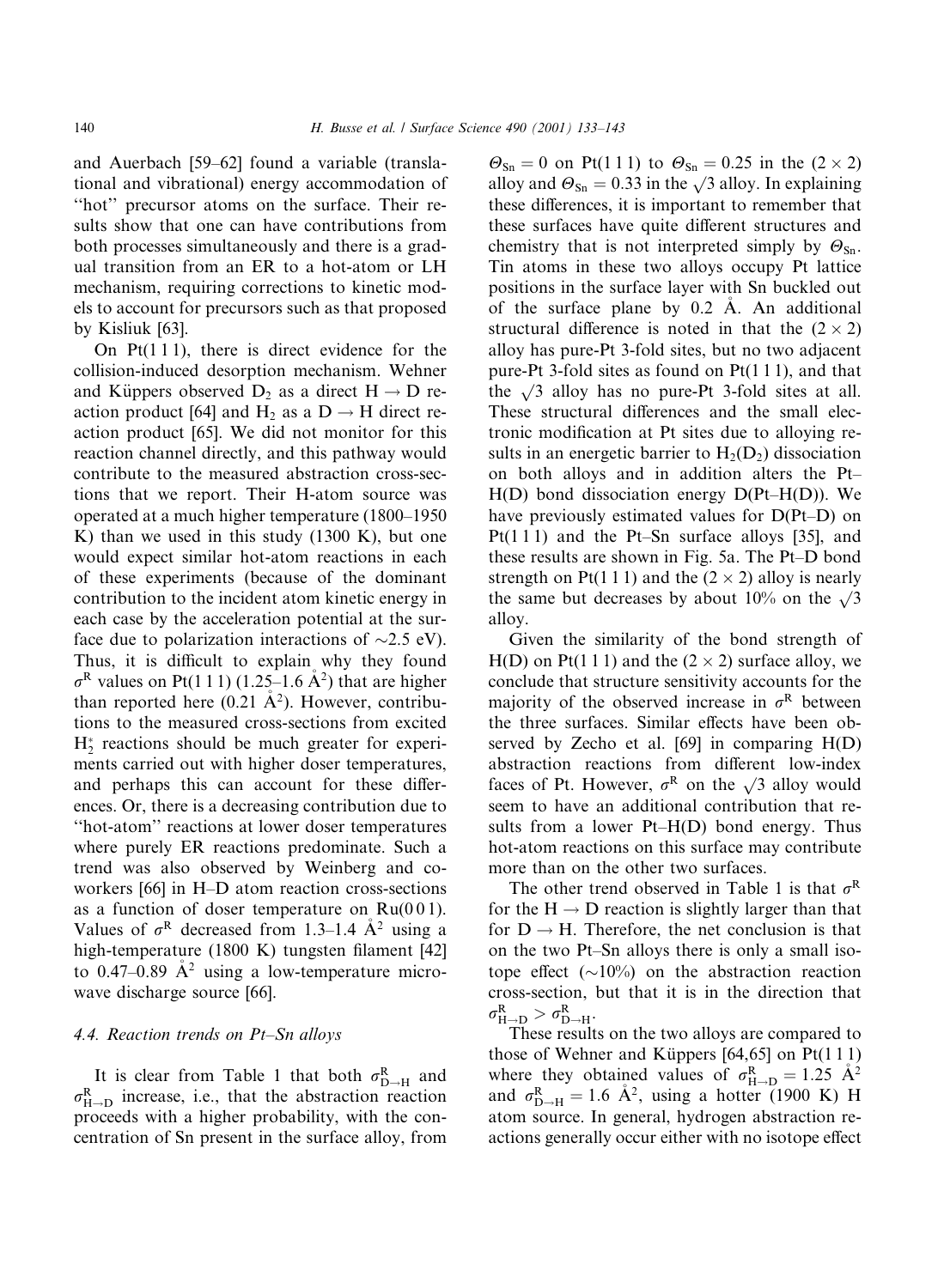

Fig. 5. (a) Pt-D bond strength on Pt(111) and the two Sn/  $Pt(111)$  surface alloys [35]. (b) Abstraction reaction cross-sections for incident  $H(D)$  with  $D(H)$  adatoms on  $Pt(111)$  and the two  $Sn/Pt(1 1 1)$  surface alloys.

or with a "normal KIE" ( $\sigma_{D-H}^{R} > \sigma_{H-D}^{R}$ ) on transition metal surfaces [66]. The term "normal KIE" is derived from the fact that adsorbed H has a higher zero-point energy than adsorbed D, thus making it easier to remove by abstraction [67]. Winkler and Rendulic have outlined several physical processes during adsorption and their resulting trends in observed isotope effects  $[68]$ .

However, an abstraction reaction pathway dependent on accommodation and surface migration of the incoming atom favors reaction with incoming H over D because of the mass difference. This could lead to a cancellation of the above factor (of  $Pt-H(D)$ ) or perhaps even a reverse KIE  $(\sigma_{H\rightarrow D}^{R} > \sigma_{D\rightarrow H}^{R})$  [68]. Our data supports this interpretation because  $\sigma_{H\rightarrow D}^{R}$  for the  $\sqrt{3}$  alloy is a factor of seven larger than that on Pt(111). As a final comment, reaction mechanisms involving tunneling [70] favor reaction with incoming H over D and may lead to a reverse KIE.

## **5. Conclusions**

We report measurements of abstraction reactions of preadsorbed D(H) atoms by incident, gasphase H(D) atoms on Pt(111) and the  $(2 \times 2)$  and  $\sqrt{3}$  Sn/Pt(111) surface alloys. While there is good understanding of such reactions on metallic surfaces, there was no data previously available on bimetallic alloys. Abstraction reactions on these Pt-Sn alloys are characterized by cross-sections  $\sigma^R$ in the  $10^{-16}$  cm<sup>2</sup> range (0.8–1.7  $\AA^2$ ), in the range of those values reported on other transition metal surfaces. For the H  $\rightarrow$  D reaction,  $\sigma^R$  increased from 0.21 Å<sup>2</sup> on Pt(1 1 1) to 0.93 Å<sup>2</sup> on the (2  $\times$  2) alloy and 1.7  $\AA^2$  on the  $\sqrt{3}$  alloy. The same trend was observed for the D  $\rightarrow$  H reaction, with  $\sigma^R$ increasing from 0.8  $A^2$  on the (2 × 2) alloy to 1.5  $A<sup>2</sup>$  on the  $\sqrt{3}$  alloy. Given that the bond strength of H(D) on Pt(1 1 1) and the  $(2 \times 2)$  surface alloy is identical, we suggest that structure sensitivity accounts for the majority of the observed differences in behavior between the three surfaces. However, a  $10\%$  reduction in the chemisorption bond energy of H(D) on the  $\sqrt{3}$  alloy compared to the  $(2 \times 2)$ alloy leads to an additional increase in  $\sigma^R$ . We observed only a small kinetic isotope effect for the abstraction reaction on these alloys, with the Hon-D reaction cross-section being slightly larger  $(10\%)$  than that for D-on-H.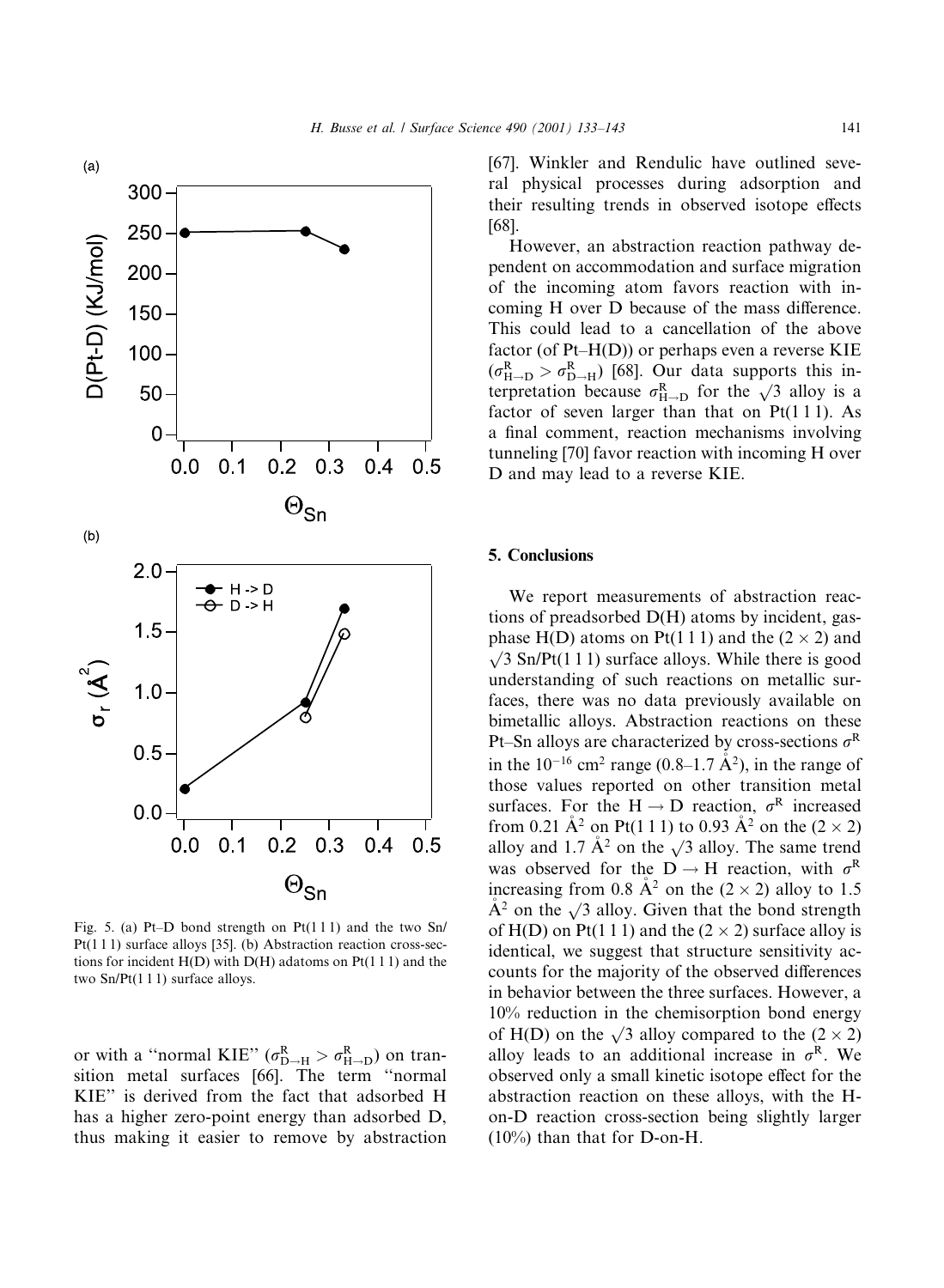#### Acknowledgements

Financial support of this work by the Army Research Office and the Department of Energy is gratefully acknowledged. We thank Prof. Dr. Gerhard Ertl for suggesting the Pt tube source to us, and Drs. J. Wintterlin and J. Küppers for details and schematics for the design of the H-atom doser.

# **References**

- [1] E.W. Kuipers, A. Vardi, A. Danon, A. Amirav, Phys. Rev. Lett. 66 (1991) 116.
- [2] C.T. Rettner, H.A. Michelsen, D.J. Auerbach, C.B. Mullins, J. Chem. Phys. 94 (1991) 7499.
- [3] C.T. Rettner, Phys. Rev. Lett. 69 (1992) 383.
- [4] B. Jackson, M. Persson, Surf. Sci. 269-270 (1992) 195.
- [5] B. Jackson, M. Persson, J. Chem. Phys. 96 (1992) 2378.
- [6] M. Xi, B.E. Bent, J. Phys. Chem. 97 (1993) 4167.
- [7] D.D. Koleske, S.M. Gates, B. Jackson, J. Chem. Phys. 101  $(1994)$  3301.
- [8] C. Lutterloh, A. Schenk, J. Biener, B. Winter, J. Küppers, Surf. Sci. 316 (1994) L1039.
- [9] B.D. Thoms, J.N. Russell Jr., P.E. Pehrsson, J.E. Butler, J. Chem. Phys. 100 (1994) 8425.
- [10] C.C. Cheng, S.R. Lucas, H. Gutleben, W.J. Choyke, J.T. Yates, J. Am. Chem. Soc. 114 (1992) 1249.
- [11] D.D. Koleske, S.M. Gates, J. Chem. Phys. 98 (1993) 5091.
- [12] B. Jackson, M. Persson, B.D. Kay, J. Chem. Phys. 100  $(1994) 7687.$
- [13] M. Xi, B.E. Bent, J. Vac. Sci. Technol. B 10 (1992) 2440.
- [14] J. Biener, U.A. Schubert, A. Schenk, B. Winter, C. Lutterloh, J. Küppers, J. Chem. Phys. 99 (1993) 3125.
- [15] W.J. Mitchell, Y. Wang, J. Xie, W.H. Weinberg, J. Am. Chem. Soc. 115 (1993) 4381.
- [16] J. Xie, W.J. Mitchell, K.J. Lyons, Y. Wang, W.H. Weinberg, J. Vac. Sci. Technol. A 12 (1994) 2210.
- [17] J. Xie, W.J. Mitchell, K.J. Lyons, W.H. Weinberg, J. Chem. Phys. 101 (1994) 9195.
- [18] K. Son, M. Mavrikakis, J.L. Gland, J. Phys. Chem. 99  $(1995)$  6270.
- [19] B.E. Bent, Chem. Rev. 96 (1996) 1361.
- [20] J. Biener, A. Schenk, B. Winter, C. Lutterloh, U.A. Schubert, J. Küppers, Surf. Sci. 307-309 (1994) 228.
- [21] V. Lossev, J. Küppers, Surf. Sci. 284 (1993) 175.
- [22] D.K. Zerkle, M.D. Allendorf, M. Wolf, O. Deutschmann, J. Catal. 196 (2000) 18.
- [23] M.C. Huff, L.D. Schmidt, AIChE J. 42 (1996) 3484.
- [24] M. Huff, L.D. Schmidt, J. Phys. Chem. 97 (1993) 11815.
- [25] D.W. Flick, M.C. Huff, Catal. Lett. 47 (1997) 91.
- [26] K. Baberschke, M. Farle, M. Zomack, Appl. Phys. A 44  $(1987)$  13.
- [27] A.S. Bodke, D.A. Olschki, L.D. Schmidt, E. Ranzi, Science 285 (1999) 712.
- [28] G. Eilmsteiner, W. Walkner, A. Winkler, Surf. Sci. 352-354 (1996) 263.
- [29] U. Bischler, P. Sandl, E. Bertel, T. Brunner, W. Brenig, Phys. Rev. Lett. 70 (1993) 3603.
- [30] A.D. Johnson, K.J. Maynard, S.P. Daley, O.Y. Yang, S.T. Ceyer, Phys. Rev. Lett. 67 (1991) 927.
- [31] T. Kammler, S. Wehner, J. Küppers, Surf. Sci. 339 (1995)  $125$
- [32] S.H. Overbury, D.R. Mullins, M.T. Paffett, B.E. Koel, Surf. Sci. 254 (1991) 45.
- [33] A. Atrei, U. Bardi, G. Rovida, M. Torrini, E. Zanazzi, P.N. Ross, Phys. Rev. B 46 (1992) 1649.
- [34] M. Galeotti, A. Atrei, U. Bardi, G. Rovida, M. Torrini, Surf. Sci. 313 (1994) 349.
- [35] M.R. Voss, H. Busse, B.E. Koel, Surf. Sci. 414 (1998) 330.
- [36] M.T. Paffett, S.C. Gebhard, R.G. Windham, B.E. Koel, J. Phys. Chem. 94 (1990) 6831.
- [37] P. Samson, A. Nesbitt, B.E. Koel, A. Hodgson, J. Chem. Phys. 109 (1998) 3255.
- [38] E.K. Rideal, Proc. Cam. Phil. Soc. 35 (1938) 130.
- [39] D.D. Eley, E.K. Rideal, Nature 146 (1940) 401.
- [40] I. Langmuir, Trans. Faraday Soc. 17 (1922) 621.
- [41] C.N. Hinshelwood, E.J. Bowen, Phil. Mag. 40 (1920) 569.
- [42] T.A. Jachimowski, W.H. Weinberg, J. Chem. Phys. 101  $(1994) 10997.$
- [43] W.H. Weinberg, Acc. Chem. Res. 29 (1996) 479.
- [44] A. Sellidj, B.E. Koel, J. Phys. Chem. 97 (1993) 10076.
- [45] B. Poelsema, L.K. Verheij, G. Comsa, Surf. Sci. 152/153  $(1985)$  496.
- [46] M.T. Paffett, R.G. Windham, Surf. Sci. 208 (1989) 34.
- [47] P.R. Norton, J.A. Davies, T.E. Jackman, Surf. Sci. 121  $(1982)$  103.
- [48] K. Christmann, G. Ertl, T. Pignet, Surf. Sci. 54 (1976) 365.
- [49] T. Engel, K.-H. Rieder, in: D.A. King, D.P. Woodruff (Eds.), The Chemical Physics of Solid Surfaces and Heterogeneous Catalysis, vol. 4, Elsevier, Amsterdam, 1982, p. 125.
- [50] R.C. Weast (Ed.), CRC Handbook of Chemistry and Physics, vol. 70, CRC Press, Boca Raton, FL, 1989.
- [51] K. Christmann, Surf. Sci. Rep. 9 (1988) 1.
- [52] R.E. Honig, D.A. Kramer, RCA Rev. 30 (1969) 285.
- [53] A. Winkler, J. Vac. Sci. Technol. A 5 (1987) 2430.
- [54] K. Jousten, P. Röhl, Vacuum 46 (1995) 9.
- [55] A.V. Teplyakov, B.E. Bent, J. Chem. Soc. Faraday Trans. 91 (1995) 3645.
- [56] S.T. Ceyer, Science 249 (1990) 133.
- [57] J. Harris, B. Kasemo, Surf. Sci. 105 (1981) L281.
- [58] C.T. Rettner, D.J. Auerbach, Science 263 (1994) 365.
- [59] C.T. Rettner, D.J. Auerbach, Surf. Sci. 357/358 (1996) 602.
- [60] C.T. Rettner, Phys. Rev. Lett. 69 (1992) 383.
- [61] C.T. Rettner, D.J. Auerbach, Phys. Rev. Lett. 74 (1995) 4551.
- [62] C.T. Rettner, D.J. Auerbach, J. Chem. Phys. 104 (1996) 2732
- [63] P. Kisliuk, J. Phys. Chem. Solids 3 (1957) 95.